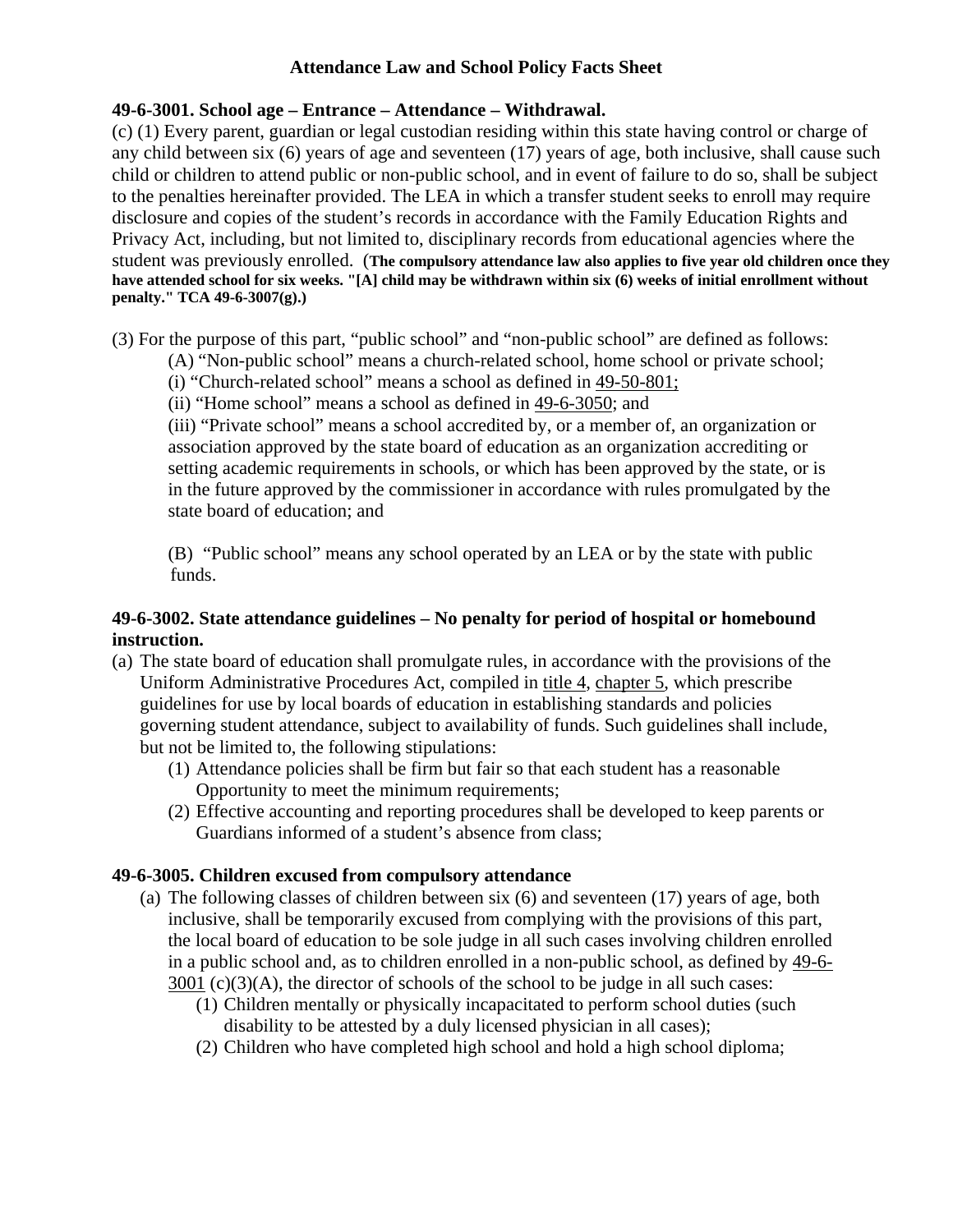#### **49-6-3007. Attendance and truancy reports – Enforcement of compulsory attendance.**

- (e) (1) It is the duty of the principal or teacher of every public, private, or parochial school to report promptly to the director of schools or the director of schools' designated representative, the names of all children who have withdrawn from school, or who have been absent five (5) days (this means an aggregate of five (5) days during the school year and not necessarily five (5) consecutive days) without adequate excuse. Each successive accumulation of five (5) unexcused absences by a student shall also be reported.
	- (2) Such director of schools shall thereupon serve, or cause to be served, upon the parent, guardian or other person in Tennessee in parental relation to such children unlawfully absent from school, written notice that attendance of such children at school is required. A new notice shall be sent after each successive accumulation of five (5) unexcused absences.
	- (b) If it appears that, within three (3) days after receipt of the notice, any child, parent, Guardian or other person in parental relation has failed to comply with the provisions of this part, the director of schools, in the name of the local school system, shall report the facts of such unlawful attendance to the sheriff, constable, city police officer, district attorney general, or the foreman of the grand jury, who shall proceed against the parent, guardian or other person in parental relation in accordance with the provisions of this part, unless the parent, guardian or person having charge and control of the child shall at once place the child is some day school as aforementioned.
	- (f) The director of schools of any local school system, after written notice to the parent or guardian of a child, shall report a child who is habitually and unlawfully absent from school to the appropriate judge having juvenile jurisdiction in that county, each case to be dealt with in such manner as the judge may determine to be in the best interest of the child, consistent with the provisions of 37-1-132, 37-1-168, and 37-1-169 and in the event the child is adjudicated to be unruly, the judge may assess a fine of up to fifty dollars (\$50.00) or five hours of community service, in the discretion of the judge, against the parents or legal guardians of children in kindergarten through grade twelve (K-12) if the child is absent more than five (5) days during any school year.
	- (g) Except as otherwise provided by 49-6-3001 or 49-6-3005, the provisions of this section shall be applicable to children less then six (6) years of age and their parent, guardian, or other person in a parental relation when such parent, guardian, or other person in a parental relation has enrolled the child in any school which receives funding based on average daily membership; provided, that a child may be withdrawn within (6) weeks of initial enrollment without penalty.

#### **49-6-3008. Truancy – Inspections and investigations.**

- (a) The director of schools, or the director of schools' designated representative, of any local school system, has the right to visit and enter any office, factory or business house employing children belonging to schools within the director of schools' jurisdiction, and to require properly attested certificates of attendance or employment permit of any child in a day school or a valid work permit for such child.
- (b) When reasonable doubt exists as to the age of any child who violates the provisions of this Part, the director of schools, or the director of schools' designated representative shall require satisfactory proof of age.
- (c) Any parent, guardian or other person having charge or control of any child embraced within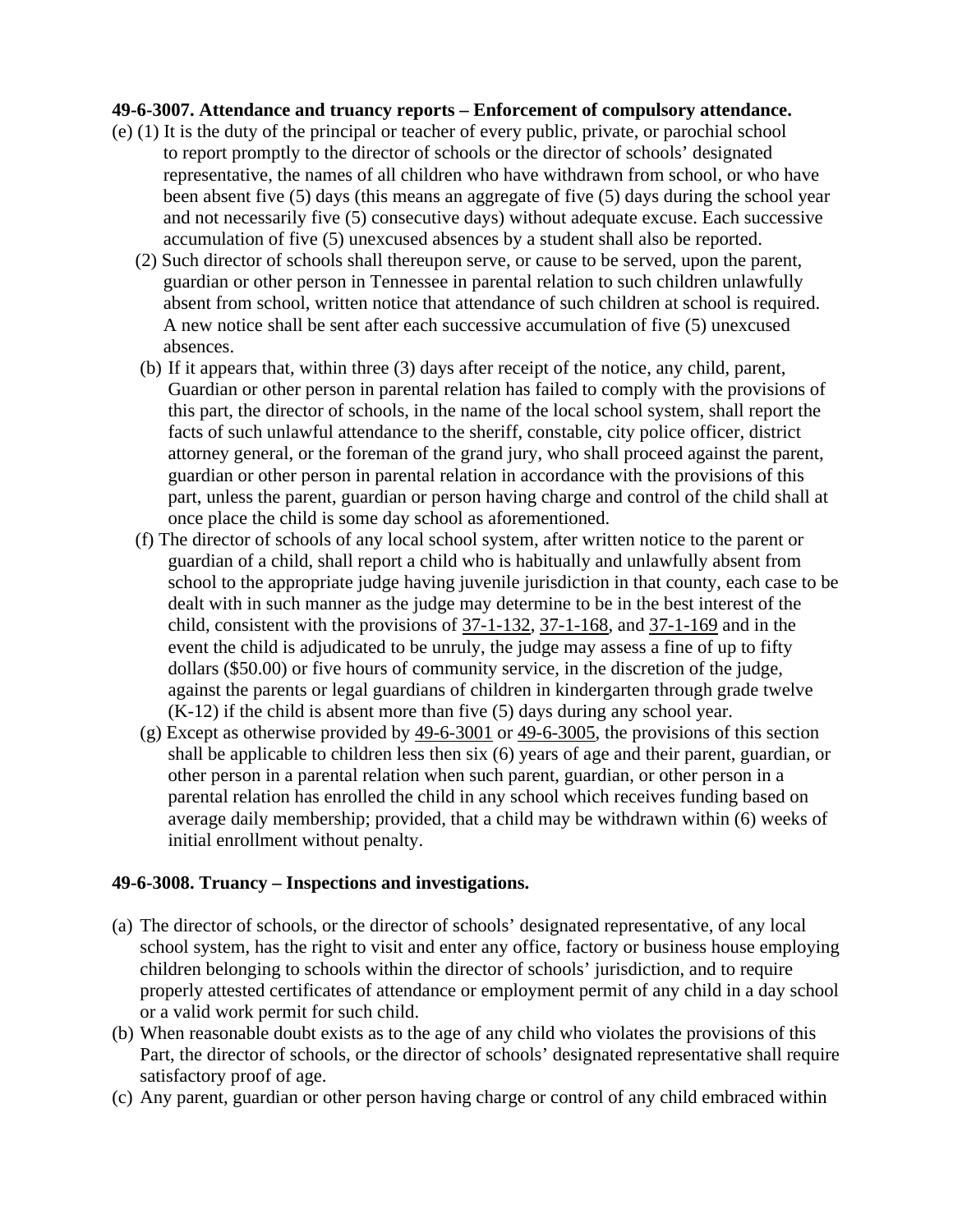the provisions of this part, who makes a false statement concerning the age of such child or the time that such child has attended school, commits a Class C misdemeanor.

#### **49-6-3009. Penalty for violations.**

- (a) Any parent, guardian, or other person who has control of child, or children, and who violates the provisions of this part commits a Class C misdemeanor.
- (b) Each day's unlawful absence constitutes a separate offense.

## **ATTENDANCE POLICY**

#### **ABSENCES**

Students participating in school-sponsored activities, whether on-or off campus, shall not be counted absent. In order to qualify as "school-sponsored", the activity must be school-planned, school-directed, and teacher-supervised.**<sup>7</sup>**

Absences shall be classified as excused, parental note, or unexcused as determined by the principal or his/her designee.

Excused absences shall include:

- 1. Medical (Doctor, Dentist, Psychiatrist, or other medical professional). Only dates specified on the note will be excused as medical. If medical notes appear to be excessive, this may result in referral of the student to the Attendance Review Committee for further review.
- 2. Legal (Court, Attorney, Attendance Review Committee, etc….),
- 3. Death in the immediate family; (Immediate family shall include; parent/guardian, step-parent, brother, sister, grandparent, aunt, uncle, or any other member of the family which resides in the student's household.)
- 4. Extreme weather conditions;
- 5. Religious observances **<sup>8</sup>**
- 6. A one day absence for students whose parent or guardian is leaving for active military duty, and a one day absence for students whose parent or guardian is returning from active military duty**. 9**
- 7. Circumstances, which in the judgment of the principal creates emergencies over which the student has no control.

Parent Note absences shall include:

- 1. Personal illness,
- 2. Serious illness of immediate family member, (Immediate family shall include; parent/guardian, step-parent, brother, sister, grandparent, aunt, uncle, or any other member of the family which resides in the student's household.)
- 3. Family emergencies,
- 4. Checking out early or signing in late without excused absence documentation (checking out and signing in will be excused on the same basis as full day absences). Students must be present one half or longer of each class period to be counted present for that period. The length of a class period will be determined by the administration of each school.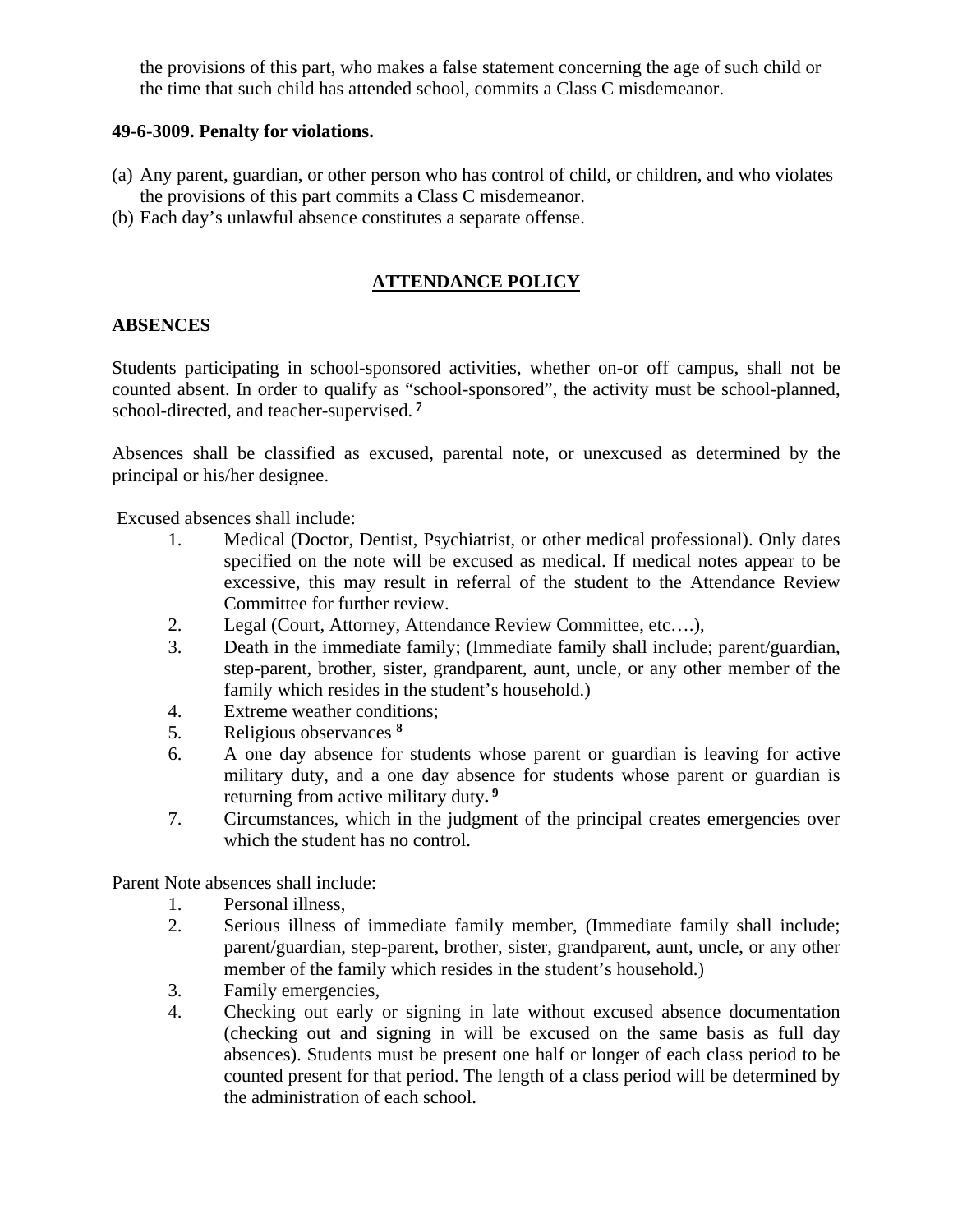5. Circumstances which, in the judgment of the principal, warrant a parent note.

**Students will be allowed five (5) days or thirty-five (35) hours Parental Note absence for the first semester (August to Christmas break) and five (5) days or thirty-five (35) hours Parental Note absence for the second semester (January to the end of school year).** 

**Parental Note absence above the limit of (5) days or thirty-five (35) hours per semester will be unexcused. Additionally, all absences that do not fall within the excusable or parental note categories, or absences which are not verified with a note will be unexcused.**

### **MAKE-UP WORK**

Students will be allowed to make up all work missed unless suspended. Arranging to make up work missed is the responsibility of the student. Parents of elementary students may request their make up work. Make up work must be requested upon return from the absence and turned in according to the number of days absent (one day per day absent is allowed to turn in make up work). A zero (0) will be recorded for all work a student fails to make up within time allotted.

## **ABSENTEE PROCEDURE:**

## A. **Absence Note:**

All notes to excuse an absence must be presented within five (5) **school** days **from the return of the** absence. **Notes to excuse an absence not presented within five (5) school days after the return from an absence will not be accepted by school officials. However,** notes **may be** accepted by the Truancy Review Board **after the five (5) school day limit.** The first day back at school, a student should report to the office to present his/her note to the principal or other appropriate school official.

All parental notes should contain the following information: student's full legal name, reason for absence, date of each day absent, daytime phone number of the parent, and parent's name (signature). All other notes must be on the stationery of the **doctor, dentist, judge, etc….** with the phone number and signature of the appropriate official. Each day absent or portion thereof must be listed on the note.

# **B. Late Arrivals:**

Students arriving late to school must sign in at the office. Elementary students (Grades K-8) **must** be accompanied by their parent/guardian for safety reasons. Students should present a note to the office or the parent may sign the student in on the designated sign-in sheet. All parent sign-ins will be counted as parental notes (if they meet the guidelines for a parental note) unless a doctor, dentist, or legal note is presented. **Students entering school late will be given a daily attendance code of Tardy (present at school half or more of the school day) or Present for Transportation (present at school less than half of the school day) based on the amount of time they are present at school.** 

**C. Early Dismissal:**